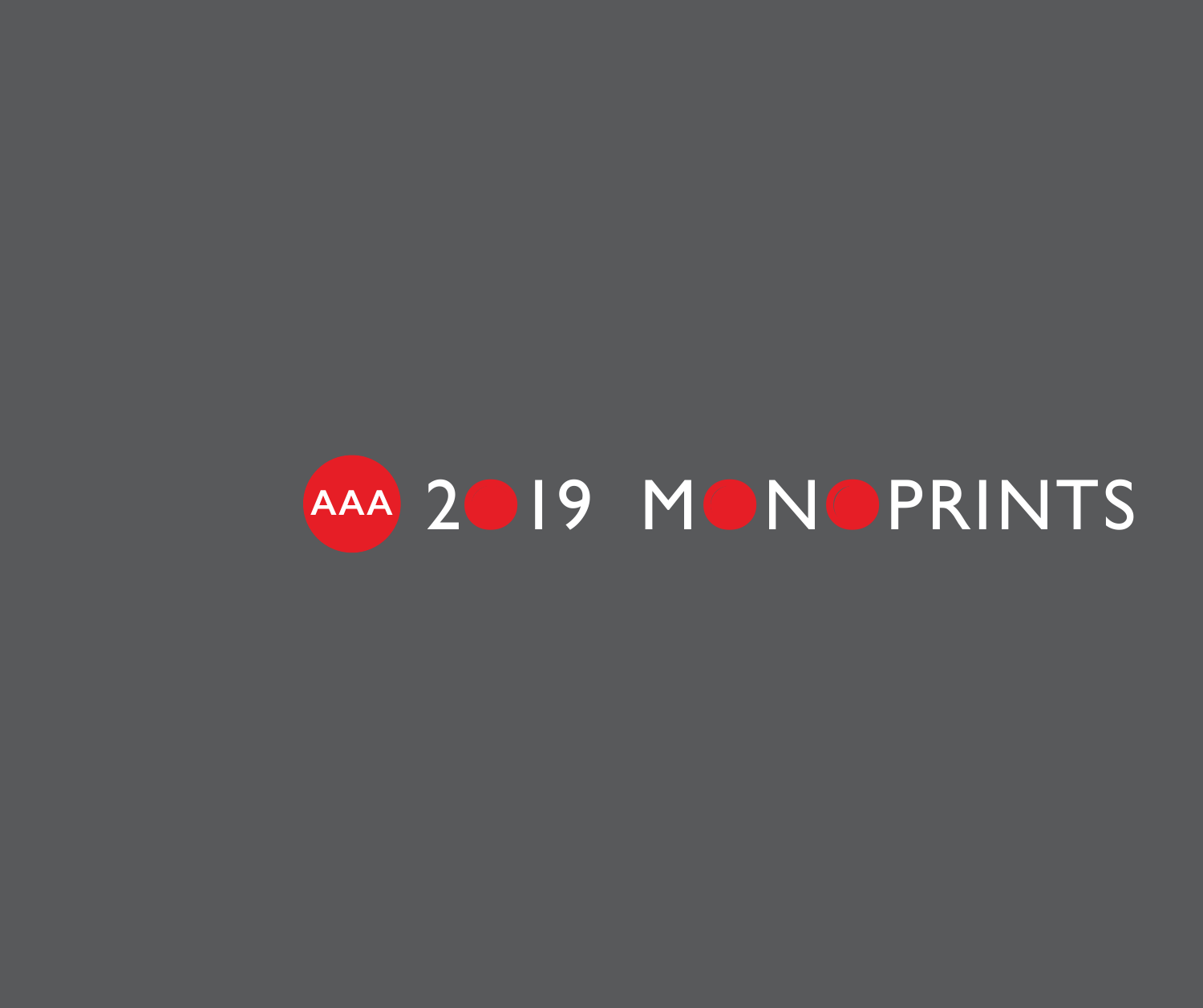

**AAA** 2O19 MONOPRINTS

Copyright 2019, The Ewing Gallery, The University of Tennessee, Knoxville All reproductions are from prints 9.75 x 12.75 inches.

Catalogue Design: Sarah McFalls Printer: The University of Tennessee, Graphic Arts Service

The University of Tennessee is an EEO/AA/Title VI/Title IX/Section 504/ADA/ADEA institution in the provision of its education and employment programs and services. All qualified applicants will receive equal consideration for employment and admission without regard to race, color, national origin, religion, sex, pregnancy, marital status, sexual orientation, gender identity, age, physical or mental disability, genetic information, veteran status, and parental status.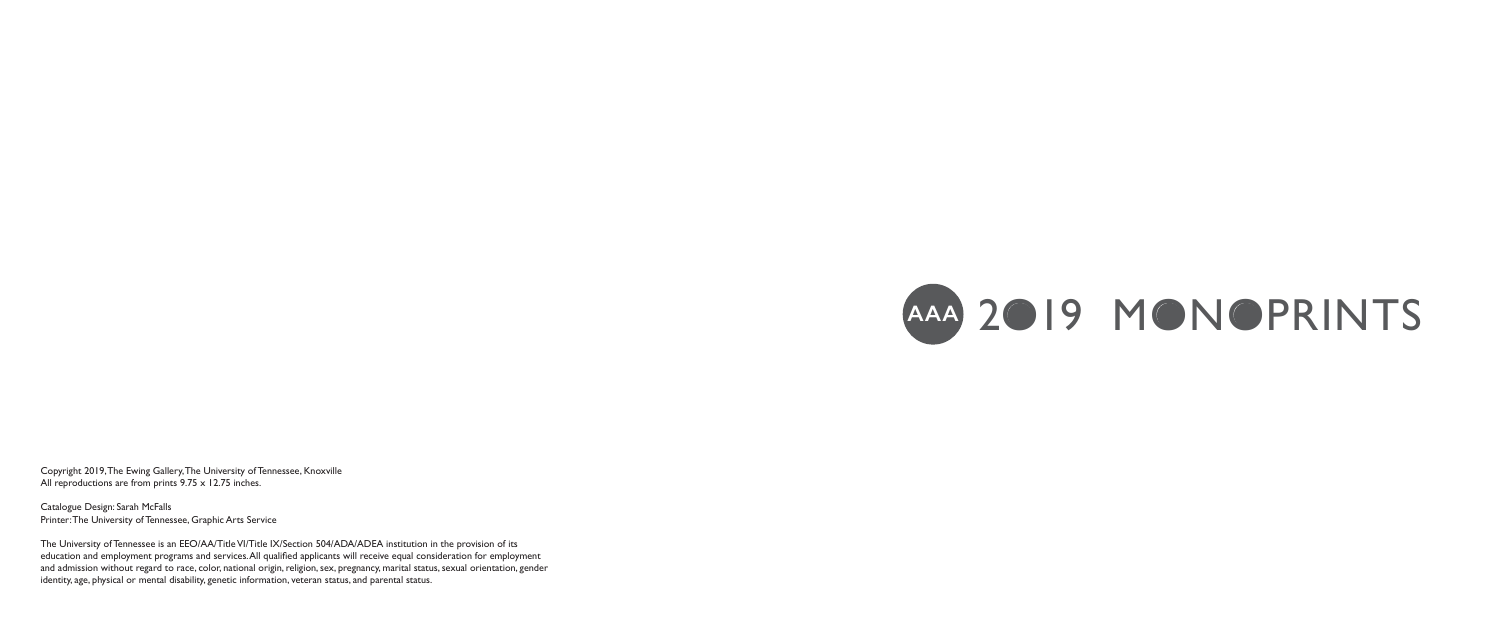

Liz AINSLIE *Very Much*

Steven ALEXANDER *Four Winds*

> Jeffrey BISHOP *Quiver xx*

Jacob CARTWRIGHT *Harmonic Canon No. 1*

Rob DE OUDE *System Glitch/05*

Laurie FENDRICH *Homer*

Joanne FREEMAN *Untitled, 2019*

Rhia HURT *Night Sea*

All captions are listed left to right, top to bottom.







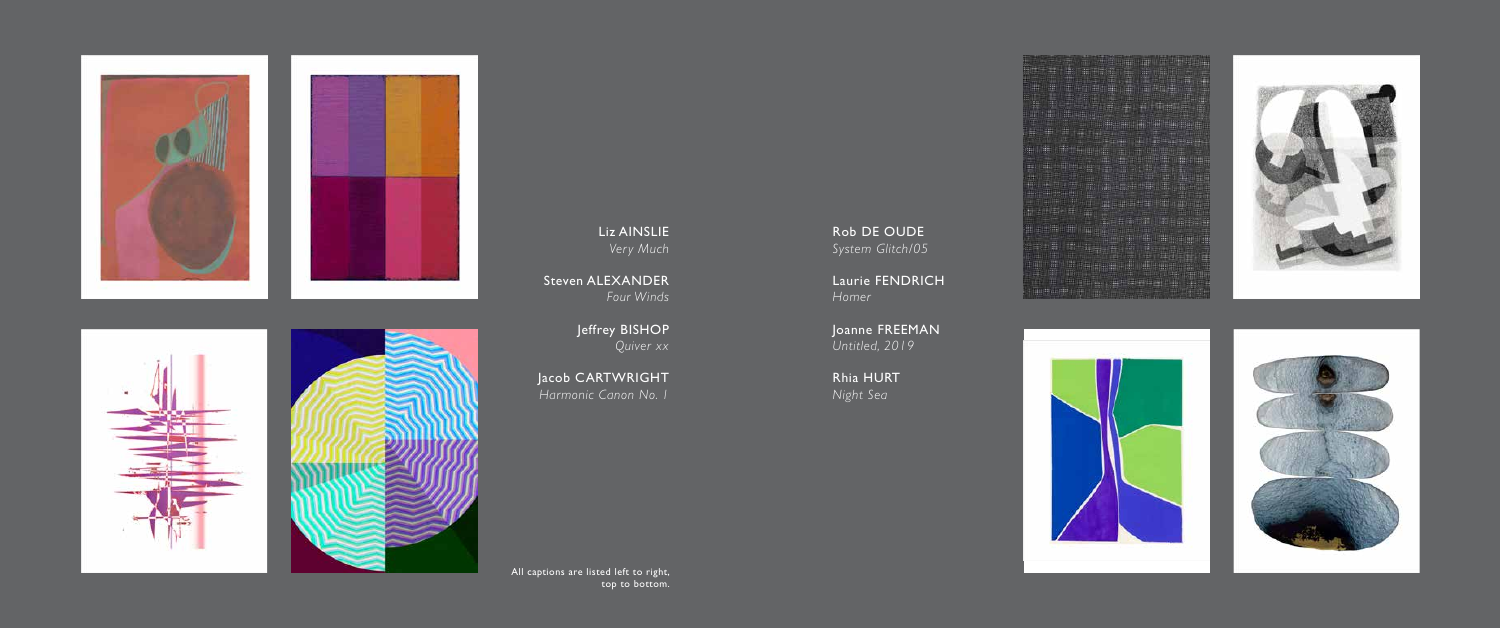

Joanne MATTERA *Weave*

Don PORCARO *Inventory*

Corey POSTIGLIONE *Tango Interlude #37-A*

> Irene ROUSSEAU *Above and Below*

Lorenza SANNAI *Evening Sun*

Mary SCHILIRO *Warm in the Sun, Cool in the Shade*

Kim UCHIYAMA *Concordia*

Melissa STAIGER *In the Fountain #4 with dots*











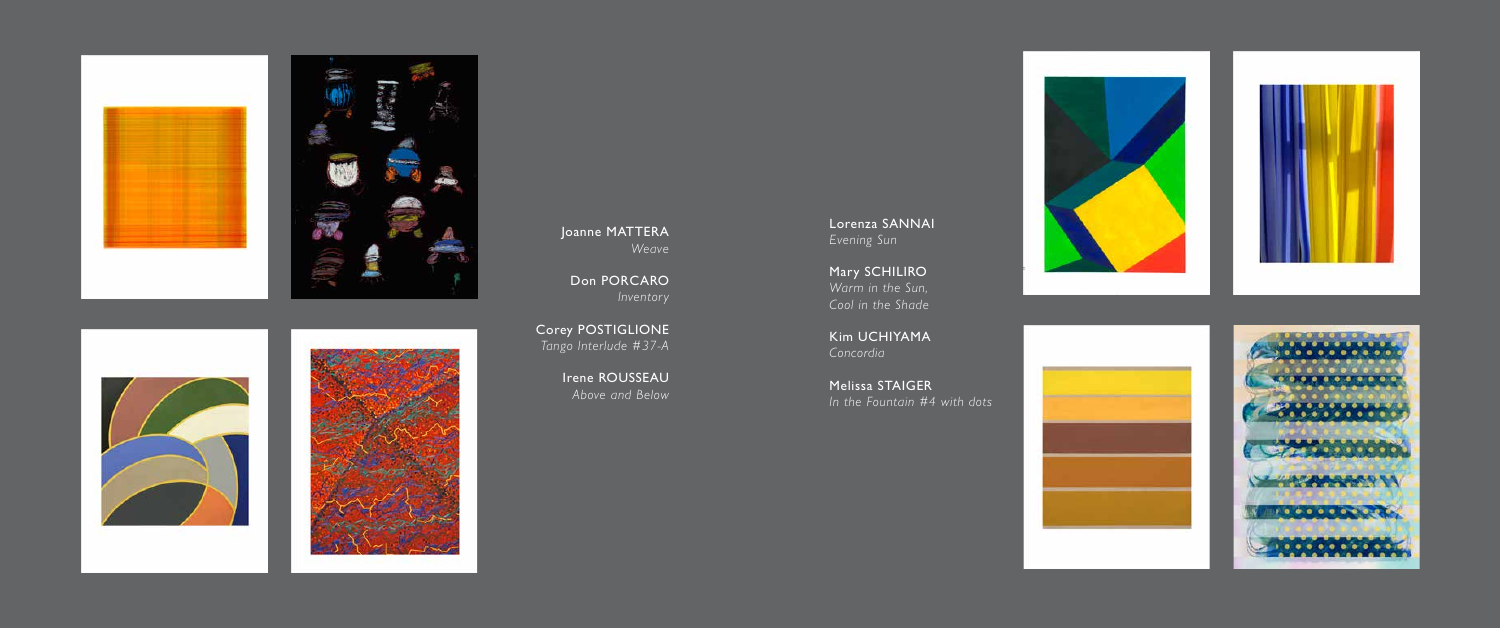





Gary GOLKIN *Study for Met Curves Quatro*

> Pinkney HERBERT *Nuggets*

> > Judith MURRAY *What If*



Lisa NANNI *Opposing Argon Blue and Neon Red Waves*

Jim OSMAN *Corner*

Raquel RABINOVICH *The Endless River*